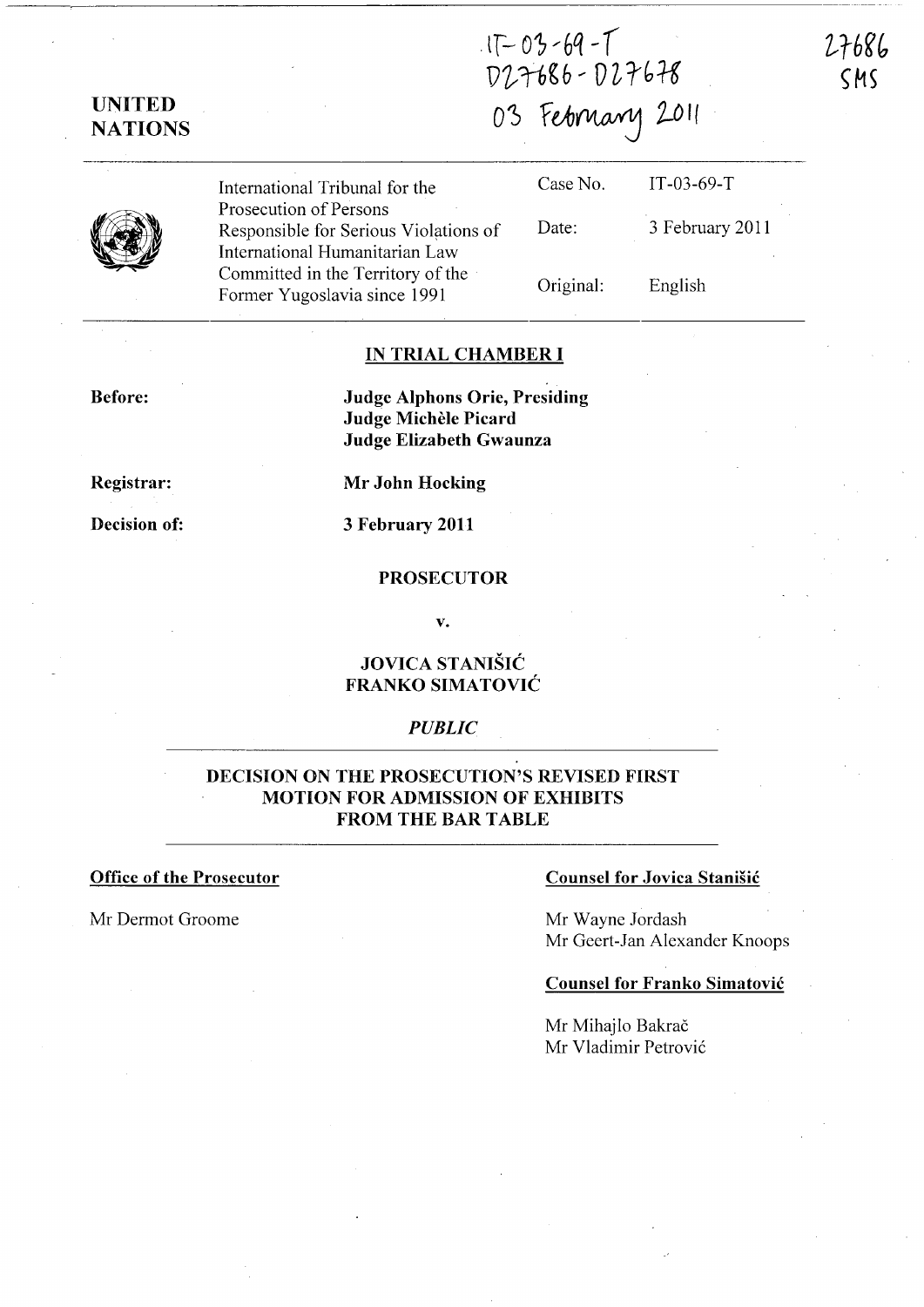# **I. PROCEDURAL HISTORY**

1. On 23 November 2009, the "Prosecution First Motion for Admission of Exhibits from the Bar Table" ("First Motion") was filed publicly with confidential annexes. On 4 December 2009, the Simatović Defence filed its response.<sup>1</sup> On 7 December 2009, the Stanišić Defence response was filed.<sup>2</sup>

2. On 19 February 2010, the Chamber urged the parties to tender documents through witnesses wherever possible, and stated that it would not decide on the First Motion at the early stage of the proceedings in the expectation that documents could be more appropriately tendered through witnesses during the Prosecution case.<sup>3</sup>

3. On 6 October 2010, the "Prosecution Revised First Motion for Admission of Exhibits from the Bar Table" was filed publicly with confidential annexes A-C ("Revised Motion"), wherein the Prosecution requested admission into evidence of 222 documents ("Proffered Documents"). The Revised Motion contained comments from both Defence teams on the admissibility of the Proffered Documents. The Stanisic Defence nevertheless responded to the Revised Motion on 20 October  $2010<sup>4</sup>$  On 28 October 2010, the Prosecution requested leave to file a reply.<sup>5</sup> On 1 November 2010, the Chamber granted leave<sup>6</sup> and on 10 November 2010, the Prosecution filed its reply.<sup>7</sup>

# **II. SUMBISSIONS**

#### **A. Revised Motion**

4. The Prosecution submits that all of the Proffered Documents originate from the State Security Service ("DB") archives of the Republic of Serbia as well as different organs of the former Federal Republic of Yugoslavia and the Government of the Republic of Serbia.<sup>8</sup> All of the

 $\mathbf{1}$ Defence Response to Prosecution First Motion for Admission of Exhibits from the Bar Table, 4 December 2009.

 $\sqrt{2}$ Defence Response to Prosecution First Motion for Admission of Exhibits from the Bar Table, 7 December 2009.  $\overline{3}$ T. 3685 *et seq.* 

 $\overline{4}$ 

Stanisic Response to Prosecution's First Revised Motion for Admission of Exhibits from the Bar Table, 20 October 2010 ("Response").

 $\overline{5}$ Prosecution Motion for Leave to Reply to Stanisic Defence Response to Prosecution's First Revised Motion for the Admission of Exhibits from the Bar Table, 28 October 2010.

<sup>6</sup>  T. 8475-8576.

 $\overline{7}$ Prosecution Reply to Stanisic Defence Response to Prosecution's First Revised Motion for Admission of Exhibits from the Bar Table, 10 November 2010 ("Reply").

 $\mathbf{g}$ Revised Motion, para. 2.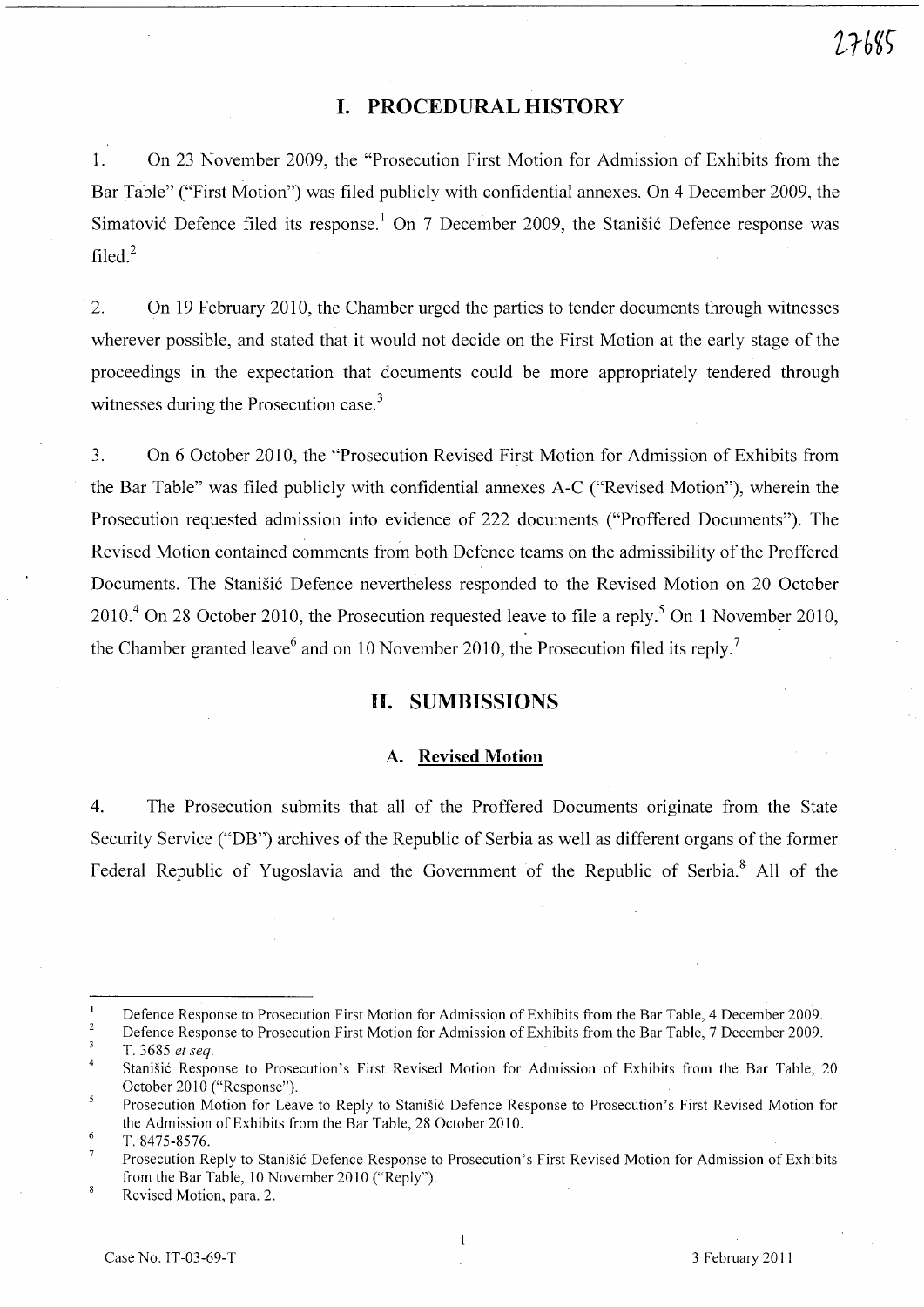Proffered Documents were received pursuant to official Requests for Assistance ("RFA") sent by the Office of the Prosecutor.<sup>9</sup> The Prosecution thus submits that they are of sufficient reliability.<sup>10</sup>

5. The Prosecution argues that the Proffered' Documents are relevant to the existence of a common plan, design or purpose of the *lCE* charged in the indictment and provide useful contextual and background information about the Accused.<sup>11</sup> The Prosecution presents detailed submissions concerning the relevance and the source of each of the Proffered Documents in the Annex to the Revised Motion. 12

6. Finally, the Prosecution submits that protective measures for many of the Proffered Documents are subject to pending submissions before the Chamber.<sup>13</sup> The Prosecution therefore requests that the Proffered Documents be admitted under seal pending resolution of any requests in relation to their protective measures.<sup>14</sup> The Prosecution intends to subsequently request public admission of all the exhibits, either in whole or in part, depending upon the resolution of protective measures issues.<sup>15</sup>

#### **B. Stanisic Defence Response**

7. The Stanisic Defence opposes the admission of 99 of the Proffered Documents.<sup>16</sup> Its detailed submissions as to each of the objected Proffered Documents are contained in the Annex to the Revised Motion.<sup>17</sup> In particular, the Stanisic Defence challenges the relevance of Proffered Documents concerning events falling outside the Indictment time periods.<sup>18</sup> Finally, it argues some of the Proffered Documents lack sufficient indicia of reliability. <sup>19</sup>

# C. **Simatovic Defence Submissions**

8. The Simatović Defence's objections to the relevance and probative value of some of the Proffered Documents are contained in the Annex to the Revised Motion.<sup>20</sup>

- <sup>9</sup><br>
<sup>10</sup><br>
Revised Motion, para. 3.<br>
<sup>11</sup><br>
Revised Motion, para. 20; Annex A.<br>
<sup>13</sup><br>
Revised Motion, para. 24.<br>
<sup>14</sup><br>
<sup>14</sup><br>
Ibid.<br>
<sup>15</sup><br>
Ibid.<br>
Response, paras 1, 11.<br>
<sup>17</sup><br>
Revised Motion, Annex A.<br>
<sup>18</sup><br>
Response, paras
- 
- 
- 
- 
- 
- 
- 
-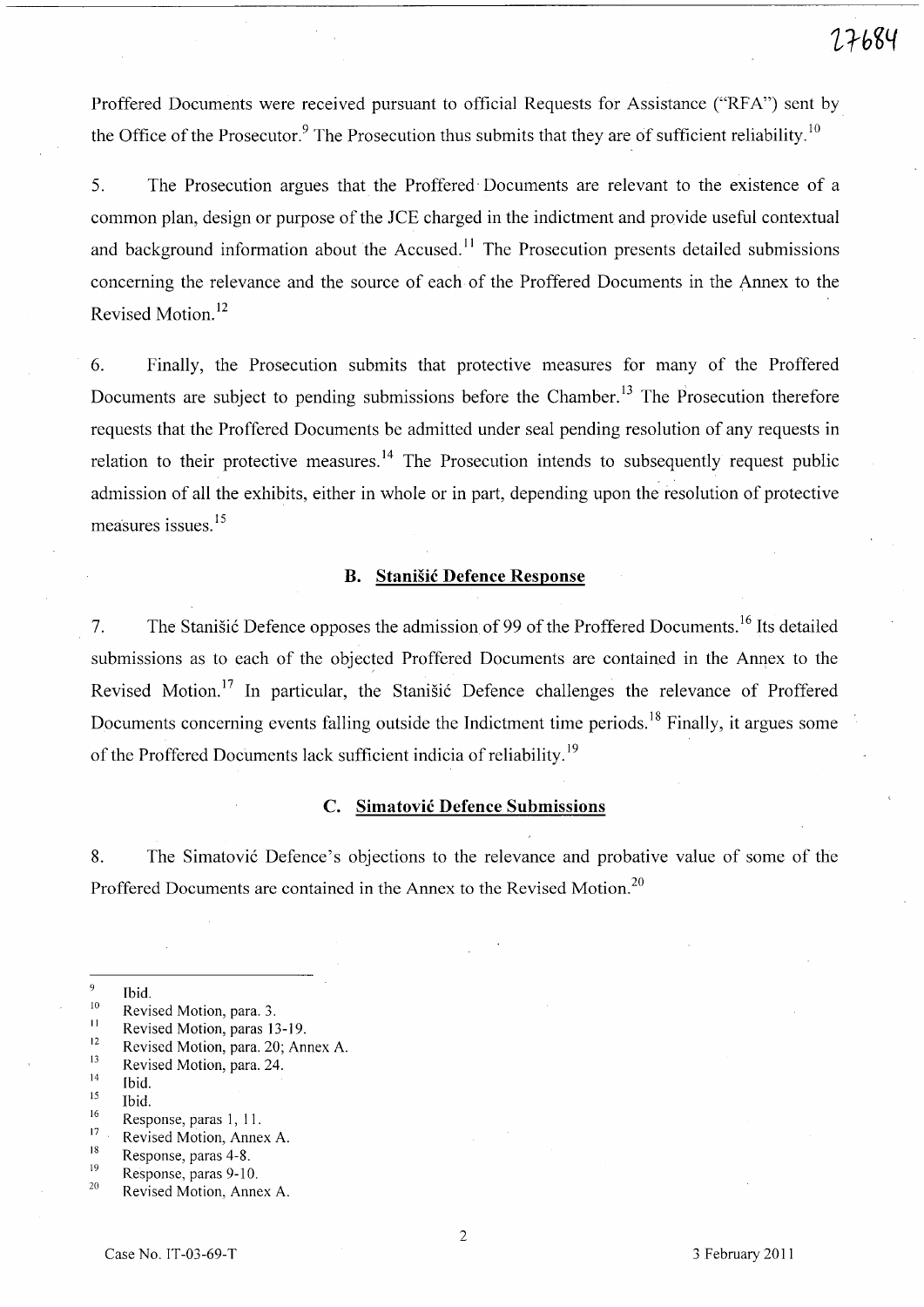#### **D. Reply**

9. In its Reply, the Prosecution withdraws 29 of the Proffered Documents either on the basis that they have already been admitted or in response to objections raised by the Defence, thus leaving 193 Proffered Documents sought to be admitted.<sup>21</sup> The Prosecution addresses the general Stanišić Defence objections concerning the lack of relevance of documents falling outside the scope of the Indictment<sup>22</sup> as well as their reliability.<sup>23</sup> Finally, it responds to individual Defence  $\omega$  objections.<sup>24</sup>

## **Ill. APPLICABLE LAW**

10. Rule 89 of the Rules of Procedure and Evidence ("Rules") provides, in relevant part:

(C) A Chamber may admit any relevant evidence which it deems to have probative value.

(D) A Chamber may exclude evidence if its probative value is substantially outweighed by the need to ensure a fair trial.

11. The Trial Chamber requires that "the offering party must be able to demonstrate, with clarity and specificity, where and how each document fits into its case".<sup>25</sup>

## **IV. DISCUSSION**

12. The Chamber notes that 29 Proffered Documents were withdrawn by the Prosecution and will therefore address the remaining 193 Proffered Documents.<sup>26</sup>

13. In addition, the Chamber notes that, of those 193 Proffered Documents, the following Proffered Documents have already been admitted into evidence and will therefore not be further considered: 65 fer numbers 1456 (P1647), 2377 (Dl15), 4747 (as P1649), 4801 (P1646), 4816 (D205) and 4833 (D162) and will therefore not be further considered.

<sup>21</sup>  Reply, paras 4, 21. The withdrawn documents are 65 *ter* numbers 719, 725, 1396, 1408, 1452, 1455, 1457,3892, 3905,3907,3909,3921,3930,3931,3937,3938,3943, 3944, 3948, 3958, 4003, 4008, 4017, 4036, 4044, 4046, 4159,4169 and 4863. The Chamber notes that contrary to the Prosecution's submissions, 65 *ter* numbers 3958 (P1058), 4044 (P1059) and 4046 (PI060) have not been admitted into evidence. Their potential admission into evidence will be therefore considered together with other "Theunens documents".

<sup>22</sup>  Reply, paras 11-14.

<sup>23</sup>  Reply, paras 15-16.

<sup>24</sup>  Reply, Annex A.

<sup>25</sup>  *Prosecutor v. Milan Milutinovic et al.,* Case No. *IT-05-87-T,* Decision on Prosecution Motion to Admit Documentary Evidence, 10 October 2006, para. 18; *Prosecutor v. Rasim Delic,* Case No. IT-04-83-T, Decision on Prosecution Submission on the Admission of Documentary Evidence, 16 January 2008, para. 9.

<sup>26</sup>  See *supra,* ft, 21.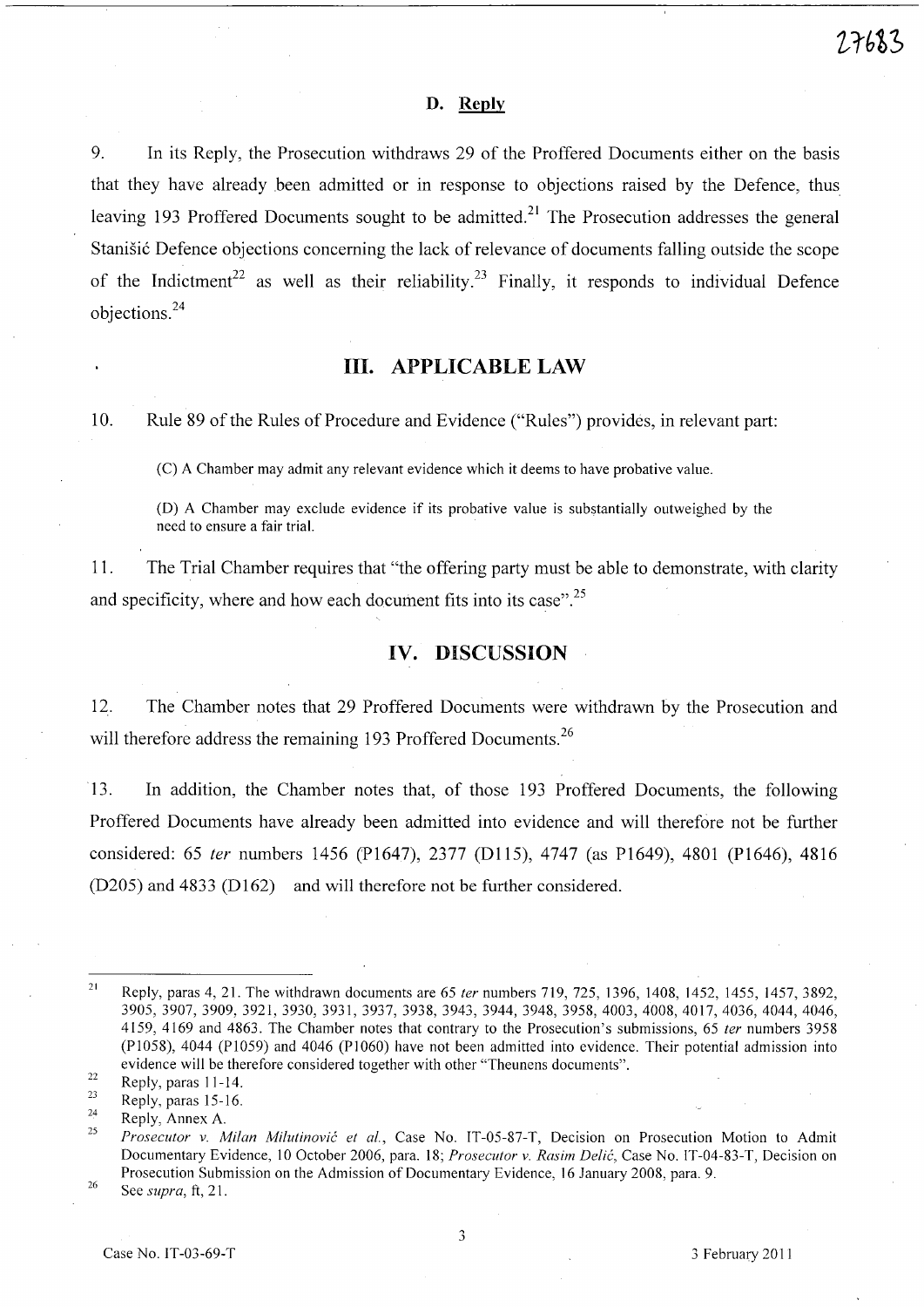14. The Chamber notes that 65 *ter* number 4333 is practically identical to a part of P179. The only difference is found in the handwritten annotations on these documents.<sup>27</sup> The importance of these annotations, however, appears to be very limited. The Chamber therefore does not consider it meaningful to admit this document again.

15. The Defence does not oppose admission of the following Proffered Documents and the Chamber is satisfied that they are relevant and of probative value: 65 ter numbers 1379, 1383, 1389, 2373,2374,2376,2378-2385,2389,4034,4248,4249,4252,4254,4257,4261,4264,4266,4273- 4276,4279,4290,4307,4314,4321,4322,4336,4370, 4383,4386,4387,4391,4393,4395,4408, 4413,4417,4425,4431, 4442,4443,4447,4449, 4452,4458-4467,4472-4474,4804,4805,4808, 4810,4811,4817, 4821, 4825, 4828, 4832, 4856, 5022, 5023, 5025 and 5026 and 5071. With regard to documents with 65 fer numbers 1389,2373, 2374, 2376, 2380, 4252, 4257 and 4275, the Chamber notes that the Prosecution uploaded the full original *B/C/S* versions but only parts of the English translations. The Chamber considers only those parts of the *B/C/S* originals for which English translations have been provided to have been tendered into evidence, and therefore requests the Prosecution to upload into E-court only such parts of the *B/C/S* originals that correspond to the English versions. With regard to 65 *ter* number 4257, the Stanistic Defence submits that the whole file should be tendered to ensure that a complete picture is presented. The Chamber finds the parts tendered by the Prosecution to be sufficiently autonomous as to be admitted without the remainder of the collection of documents from which they have been drawn. At the same time, the Defence may consider tendering the rest of the file into evidence.

16. With regard to Proffered Documents with 65 fer numbers 1386-1388, 1390, 1391, 1913, 2386-2388,2390,2607,4247,4262,4285 and 4407, the Chamber notes that the Simatovi6 Defence does not oppose admission and that the Stanišić Defence objects to admission only if the relevance of these documents to the Prosecution's case were not limited to general issues such as "position and authority of the accused" or "authority and structure of the DB" as mentioned in the Prosecution's submissions. The Stanišić Defence would seek further contextualisation through witnesses if the documents were sought to be shown to be relevant to a more specific, incriminating purpose.

17. The Chamber recalls that a party tendering documents from the bar table is required to establish their relevance and probative value. The Prosecution's submissions in the Revised Motion

4

<sup>&</sup>lt;sup>27</sup> The Chamber notes that the original version of 65 *ter* number 4333 contains the hand-written note "C-21", whereas P179 in the relevant part contains a note appearing to be "B-5". At the same time, the Chamber notes that the English translation of P179, as uploaded into E-Court, indicates this latter note as being "C-21".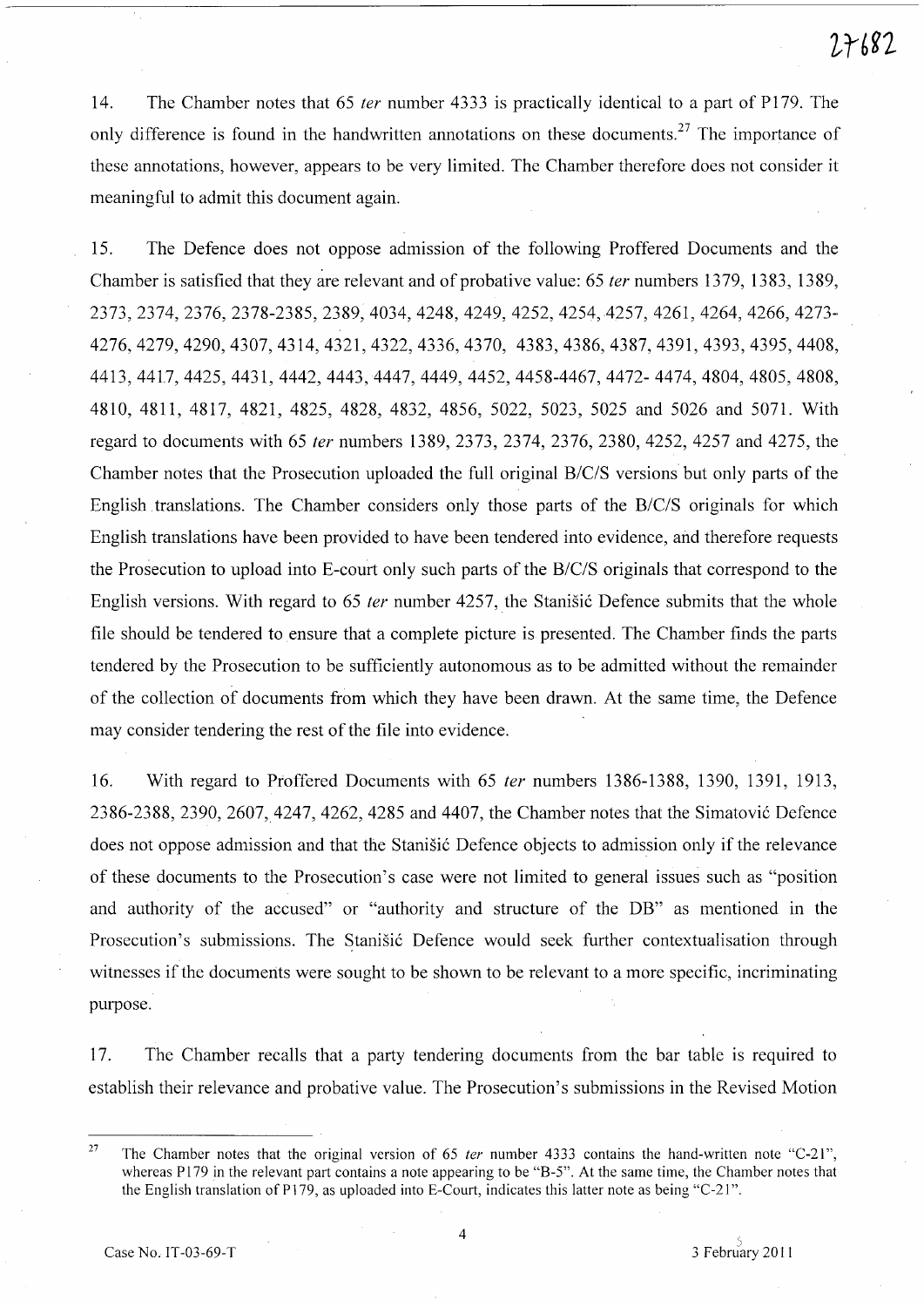concerning the relevance of the Proffered Documents are solely aimed at assisting the Chamber in establishing whether the documents are *sufficiently* relevant to the case in question. However, the· further use of the documents is not necessarily limited to the areas of relevance mentioned in the submissions.28 It follows that, if the Proffered Documents are deemed sufficiently relevant to the parts of the Prosecution's case mentioned in the submissions, their potential use in proving some other elements cannot, in principle, weigh against their admission at this stage. Having said that, the Chamber is satisfied that these Proffered Documents are relevant and of probative value. With regard to 65 *ter* numbers 4247 and 4262, the Prosecution uploaded the full original *B/C/S* versions and the English translations of only the selected parts tendered for admission. The Prosecution is therefore requested to upload into E-court only those parts of the *B/C/S* originals that it seeks to tender for admission.

18. The Chamber notes that some of the Proffered Documents do not contain visible indicia of authenticity such as stamps or signatures. The Chamber has scrutinised these documents in light of their content and the Defence objections to their admission. The Chamber considers that the fact that the Proffered Documents, originating *inter alia* from the DB and MUP archives, were provided to the Prosecution by the Republic of Serbia in response to the various RF As bears *certain* indicia of authenticity of the documents.<sup>29</sup>

19. For this reason, the Chamber considers that, although 65 *ter* number 1448 does not bear any date, stamp or signature and although, if not corroborated, it bears limited weight, it is nevertheless sufficiently relevant and of probative value to fulfil the requirements of Rule 89 of the Rules. The Chamber also finds that, notwithstanding a lask of visible indicia of authenticity such as stamps or signatures and appearing as being only a part of some larger documents, 65 *ter* numbers 1450, 1462 (MFI P1652), 1463 (MFI P1651), 1464 (MFI P1192), 1468 (MFI P1080)<sup>30</sup>, 1469 and 4343 are admissible pursuant to Rule 89 as documents received from the Republic of Serbia in response to the various RFAs. Finally, the Chamber finds that 65 *ter* number 4477, objected to by the Simatovi6 Defence on the grounds of authenticity, is admissible in light of its form and the fact that it was received as a response to an RFA.

<sup>28</sup>  The Chamber notes that in case of very lengthy documents the tendering party's submissions as to their relevance should be detailed enough to justify the admission of the whole document as opposed to the admission of only such part as deemed relevant in the submission.

<sup>29</sup>  See also Decision on Eighteenth Prosecution Motion for Leave to Amend its Rule 65 ter Exhibit List, 17 December  $2010$ , para. 11.

<sup>30</sup>  The Chamber notes that 65 ter numbers 1464 (MFI P1192), 1468 (MFI P1080) were also specifically objected by the Stanisic Defence in paras 2, 29-31 of its "Objection to Documents Tendered in Association with the Report of Reynaud Theunens", filed confidentially on 24 November 2010.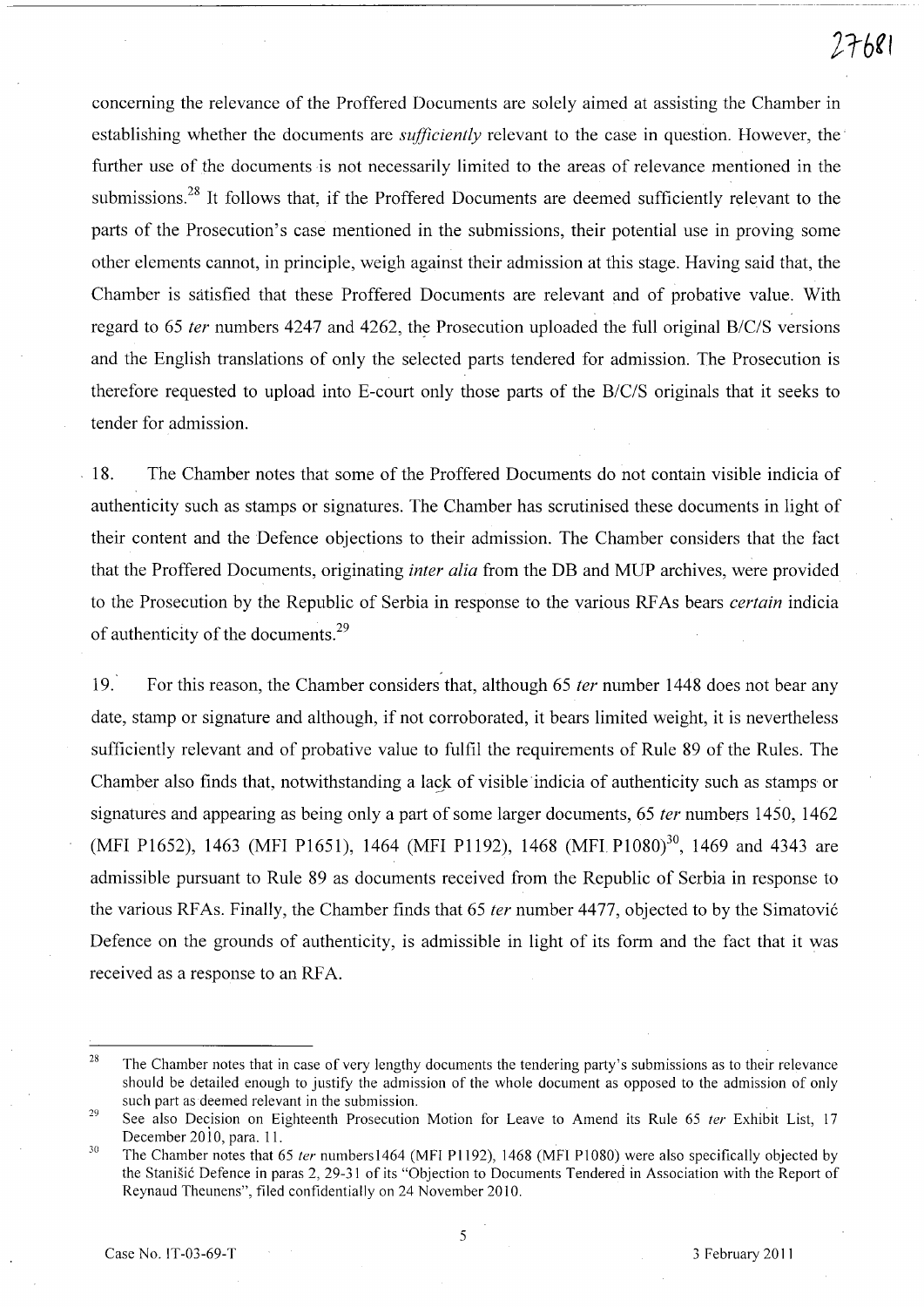20. At the same time, the Chamber notes that 65 fer number 4263 appears to be wrongly translated as its English version does not contain the period of time  $-1990-1992$  – when the persons listed allegedly held their posts. The Chamber will therefore defer its decision on the admissibility of this document until the correct translation is submitted.

21. The Chamber shares the Stanisic Defence's concerns, and to an extent also the Simatovic Defence's concerns, finding that the Prosecution at this time has not sufficiently shown the relevance of the following Proffered Documents: 65 fer numbers 1385, 1392, 1447, 4402, 4414, 4415,4428,4432,4439,4717,4756-4758,4806,4823, 4829, 4842-4849, 4851-4854, 4858 and 4859. Furthermore, in relation to 65 fer number 4841, which was not explicitly objected to by the Defence, the Chamber finds that the Prosecution has not established the relevance of this document. At the same time, the Chamber finds that the following Proffered Documents, which were objected to on grounds of relevance, fulfil the requirements of Rule 89: 65 fer numbers 1393, 1394, 1411, 1449, 4394, 4471, 4807, 4820, 4850, 4855, 4860 and 5065<sup>31</sup>.

22. The Chamber considers that 65 *ter* number 4287, comprising a series of appointment letters, is partly irrelevant as it falls outside the temporal scope of the indictment. As a consequence, the Chamber will admit only its relevant part (pp. 5-18 of the English version). Similarly, the Chamber will only admit the portions of the following Proffered Documents relevant to (but not necessarily strictly within) the period covered by the Indictment: 65 *ter* numbers 4259 (pp. 2-11 of the English version), 4286 (pp. 7-8 and pp. 11-18 of the English version) and 4301 (pp. 4-7 of the English version). The Prosecution is therefore requested to upload into E-court only such parts of the *B/C/S*  originals and their English translation that correspond to the admitted parts.

23. The Stanišić Defence does not oppose the admission of the following Proffered Documents: *65* fer numbers 1451, 4344, 4367, 4411, 4419, 4659, 4705, 4750, 4751, 4803, 4814 (MFI D201), 4818, 4827, 4830, 4831, 5009, 5066 and 5069. Although the Simatović Defence commented upon their relevance, the Chamber considers those comments more as remarks relevant to future weight to be given to the documents than objections as such. However, with regard to 65 *ter* numbers 4470, 4655, 4674, 4812 (MFI D200), 4815, 4819, 4864, 4867 and 4868, the Chamber understands the Simatović Defence's comments to be objections to the relevance of these documents. Notwithstanding these comments and objections, the Chamber finds that these documents are of sufficient relevance and probative value to be admitted into evidence pursuant to Rule 89. In relation to 65 *ter* number 4857, the Chamber notes that on its face it appears as a collection of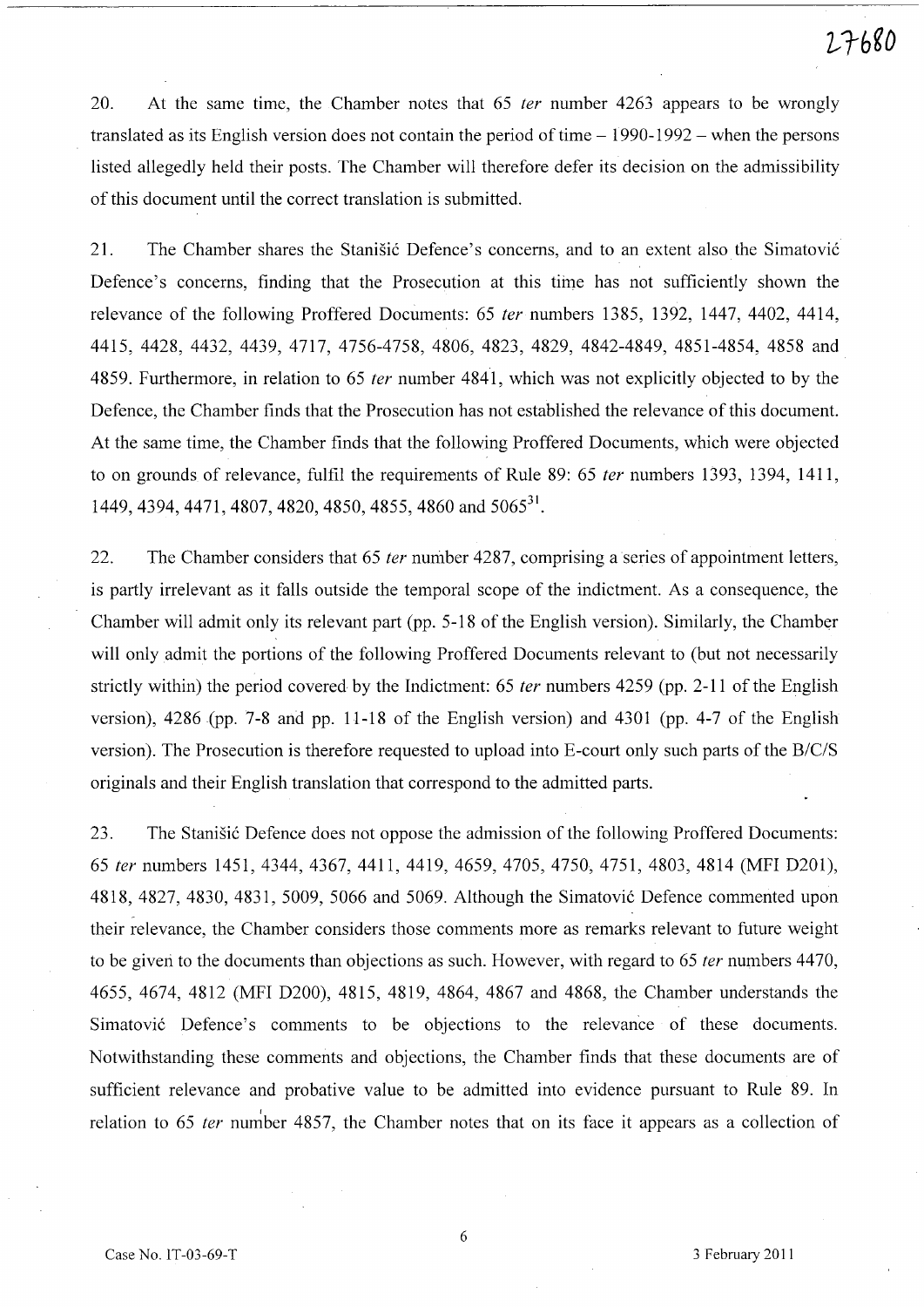newspaper articles and not the report of the Serbian DB on a series of articles as submitted by the Prosecution.<sup>32</sup> Moreover, the document is only partly translated. The Chamber therefore finds that in its present form 65 fer number 4857 falls short of the Rule 89 requirements.

24. Finally, the Chamber notes that the following Proffered Documents were tendered with redactions that appear to be of a substantive character and therefore preclude their admission: 65 ter numbers 4628, 4637 and 4677.<sup>33</sup> However, 65 *ter* number 4678 has only the name of its author redacted while all remaining details are available, including the institution for which the author worked and the full text of the decision. As a consequence, the Chamber will admit this document into evidence.

# **v. DISPOSITION**

25. For the reasons set out above and pursuant to Rule 89 of the Rules, the Chamber:

**GRANTS** the Revised Motion in part;

**ADMITS** into evidence the following Proffered Documents: 65 fer numbers 1379, 1383, 1386- 1391, 1393, 1394, 1411, 1448-1451, 1462 (MFI PI652), 1463 (MFI PI651), 1464 (MFI PI 192), 1468 (MFIPI080), 1469, 1913,2373,2374,2376,2378-2390,2607,4034,4247-4249,4252,4254, 4257,4261,4262,4264,4266,4273-4276,4279, 4285,4290,4307,4314,4321,4322,4336,4343, 4344,4367,4370,4383,4386,4387,4391,4393-4395,4407,4408,4411,4413,4417,4419,4425, 4431,4442,4443,4447,4449,4452,4458-4467, 4470-4474, 4477,4655, 4659, 4674, 4678, 4705, 4750,4751,4803-4805,4807,4808,4810,4811,4812 (MFI D200), 4814 (MFI D201), 4815, 4817- 4821,4825,4827,4828,4830-4832,4850,4855-4856, 4860, 4864, 4867,4868, 5009, 5022, 5023, 5025,5026,5065,5066,5069 and 5071;

**PARTLY ADMITS** into evidence the following Proffered Documents: 65 *ter* numbers 4259 (pp. 2-11 of the English version), 4286 (pp. 7-8 and 11-18 of the English version), 4287 (pp. 5-18 of the English version) and 4301 (pp. 4-7 of the English version) and **REQUESTS** the Prosecution to upload into E-court only the relevant parts of these documents;

**DEFERS** its decision on the admissibility of 65 *ter* number 4263;

<sup>31</sup>  The Chamber notes that from 65 *ter* number 5065 alone it is unable to determine if the handwritten note reads "Jovica's folder" as submitted by the Prosecution, see Revised Motion, Annex A, p. 40.

<sup>32</sup>  See Revised Motion, Annex A, p. 39.

<sup>33</sup>  The Prosecution submits that 65 *ter* numbers 4628, 4637, 4677 and 4678 were provided by the Republic of Serbia with redactions and that the Republic of Serbia no longer possesses their unredacted copies in the archives.